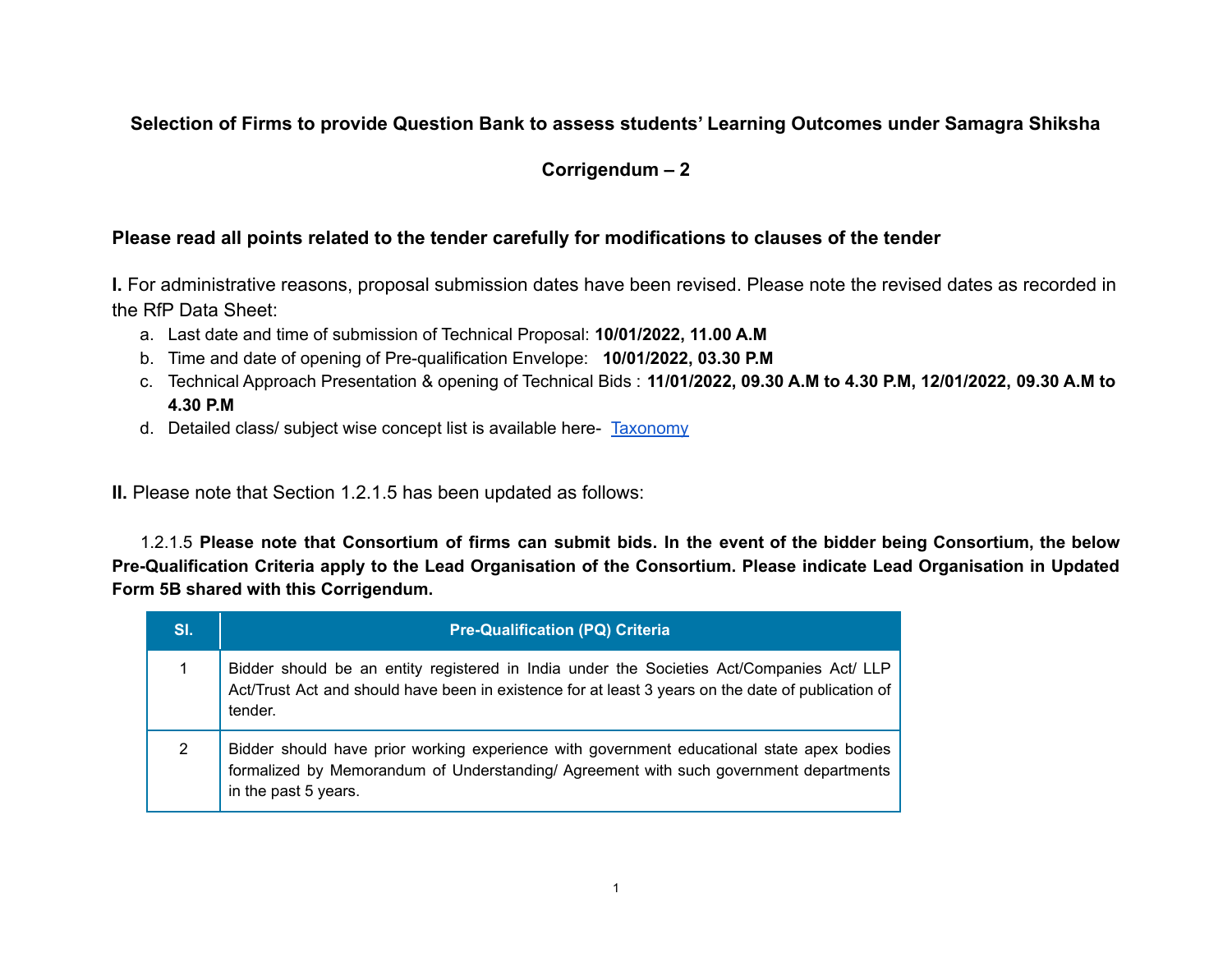| 3  | Bidders should have a minimum average income/revenue of at least Rs. 1.0 Cr (audited) in the<br>previous four financial years (FY 17-18, FY 18-19, FY 19-20, FY20-21).                                                                                        |
|----|---------------------------------------------------------------------------------------------------------------------------------------------------------------------------------------------------------------------------------------------------------------|
| 4  | The Bidder should not have been blacklisted by Central/State Government/Departments/PSUs<br>in India as on bid submission date.                                                                                                                               |
| 5  | Over the last five years, the firm should have provided at least two assessment related projects<br>of minimum size of Rs. 50 Lakhs for large scale education and skill development projects for<br>government, government agencies or multilateral agencies. |
| 6. | The Bidder should have done at least 5 projects out of which at least one being a Government<br>project with subject-specific assessments for students in at least one grade for each Component<br>detailed below within the last 3 years.                    |

**II.** Please note that Sections 3.2.3: Costing and has been updated (changes highlighted in bold) as follows:

# 3.2.3.Costing:

- 1. The Bidder should provide a breakup of costs involved and quote the price on a per question basis.
	- a. The price quoted must be segmented by Component as listed below:
		- i. Component A: Class 6-8, (Form 5F)
		- ii. Component B: Class 9-10, (Form 5G)
		- iii. Component C: Class 11-12, (Form 5H)
	- b. For additional requirements on Question and Answer bank, the Bidder will provide the questions and answers with explanations as per the scope on mutually agreed timelines at the same pricing of the original agreement for a period of upto 1 year.
	- c. It is necessary that the **bidder consortium** should submit proposals for all the Components listed.
- 2. If the selected Consortium is unable to give the required number of questions, then Samagra Shiksha will balance to build the question bank utilising resources from other bidders for the same category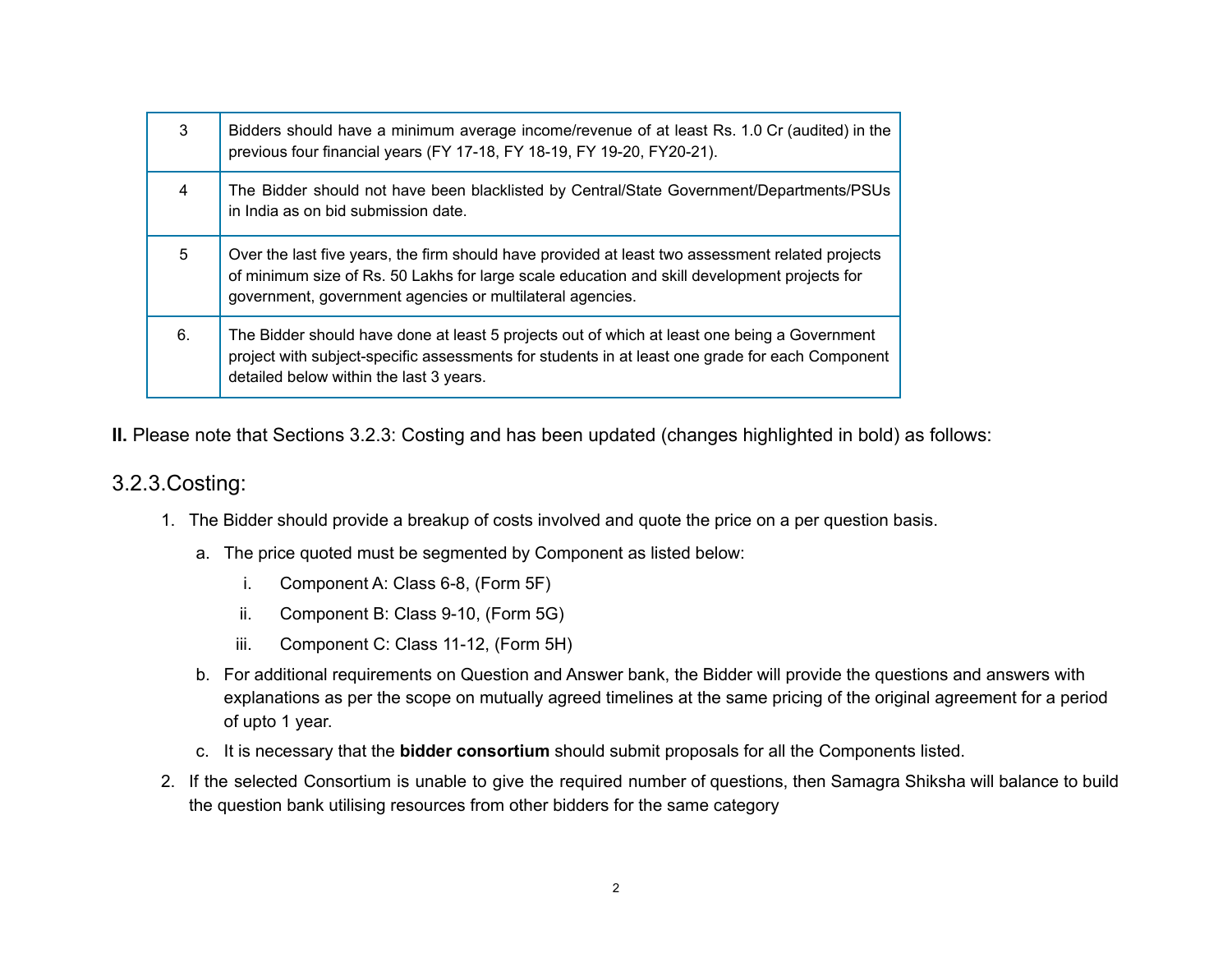- a. In such an event, other selected service providers will be onboarded at the same pricing as the lowest price Bidder (L1).
- 3. Payment will be made by Samagra Shiksha based on the number of questions approved by the Technical Evaluation Committee for each phase.

## 3.2.4. Other Guidelines

- 1. Interested **firms/ Consortium of firms** must submit the proposals for all Components A, B, and C individually.
- 2. The School Education Department will jointly own the IP Rights of the Questions and Answers bank provided by the chosen Bidder as part of the project. Under joint ownership, the circulation or sale of the content to other **public forums will be carried on a mutually agreed basis without prior permission of Samagra Shiksha.**
- 3. Samagra Shiksha will reserve the right to translate the content to any other language as required by the department.

**III.** Please note the submission timelines of the content as mentioned in Sections 3.1, 3.2.1. Pt 13, 4 for each Phase will be extended by 1 month, i.e.

| SI.<br>No. | <b>Phases</b> | <b>Delivery of Q&amp;A Bank</b>         | <b>Payment</b><br><b>Schedule</b> | <b>Approval Process</b>                                                                                                                                                                              |
|------------|---------------|-----------------------------------------|-----------------------------------|------------------------------------------------------------------------------------------------------------------------------------------------------------------------------------------------------|
| 1.         | Phase - 1     | Term 1: 16th Day of $T_0$ +<br>3 months | Last week of<br>Month 5           | Upon delivery, the Technical<br>Committee will review and<br>approve the received<br>Question and answer bank.<br><b>Upon Technical Committee</b><br>approval, payment release<br>will be processed, |
| 2.         | Phase $-2$    | Term 2: 16th Day of $T_0$ +<br>6 months | Last week of<br>Month 7           |                                                                                                                                                                                                      |
| 3.         | Phase $-3$    | Term 3: 16th Day of $T_0$ +<br>9 months | Last week of<br>Month 9           |                                                                                                                                                                                                      |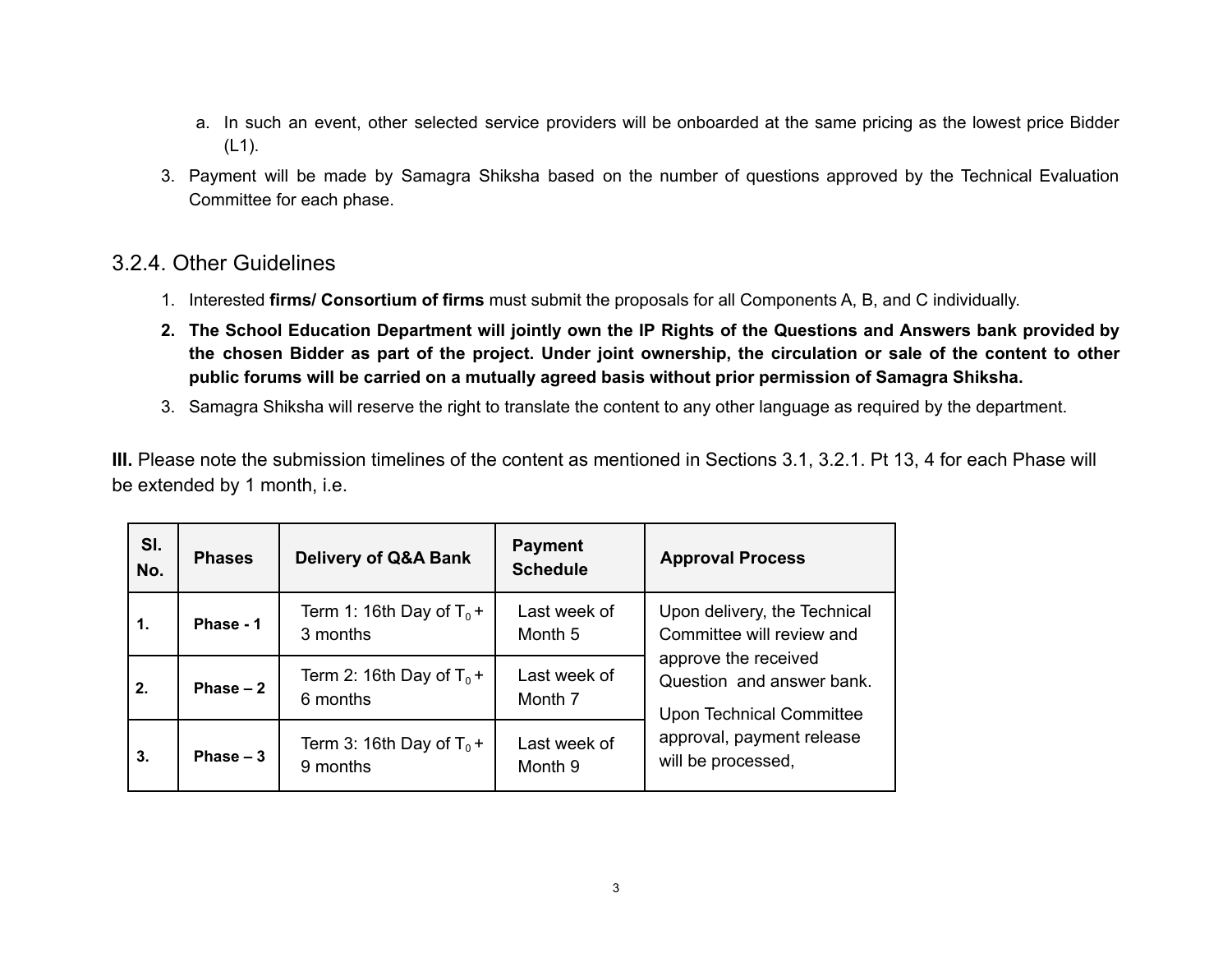Based on the above modification, Phase 3 of Project as mentioned in Section 3.1: Overview will be as follows:

The projects for each Component would be covered under three phases as detailed below:

- 1. Phase  $1 Term 1$  (T+3 month i.e., 3 months)
- 2. Phase 2 Term 2 (T+6 months i.e., 3 months)
- 3. Phase 3 Term 3 (T+9 months i.e., 3 months)

**V. Please note that for technical presentation as per Section 5.1.2, Sl. 2 (Technical Presentation), Bidder must bring at least 2 Academic Resource Persons per Component to showcase the potential capabilities of the Project Team.**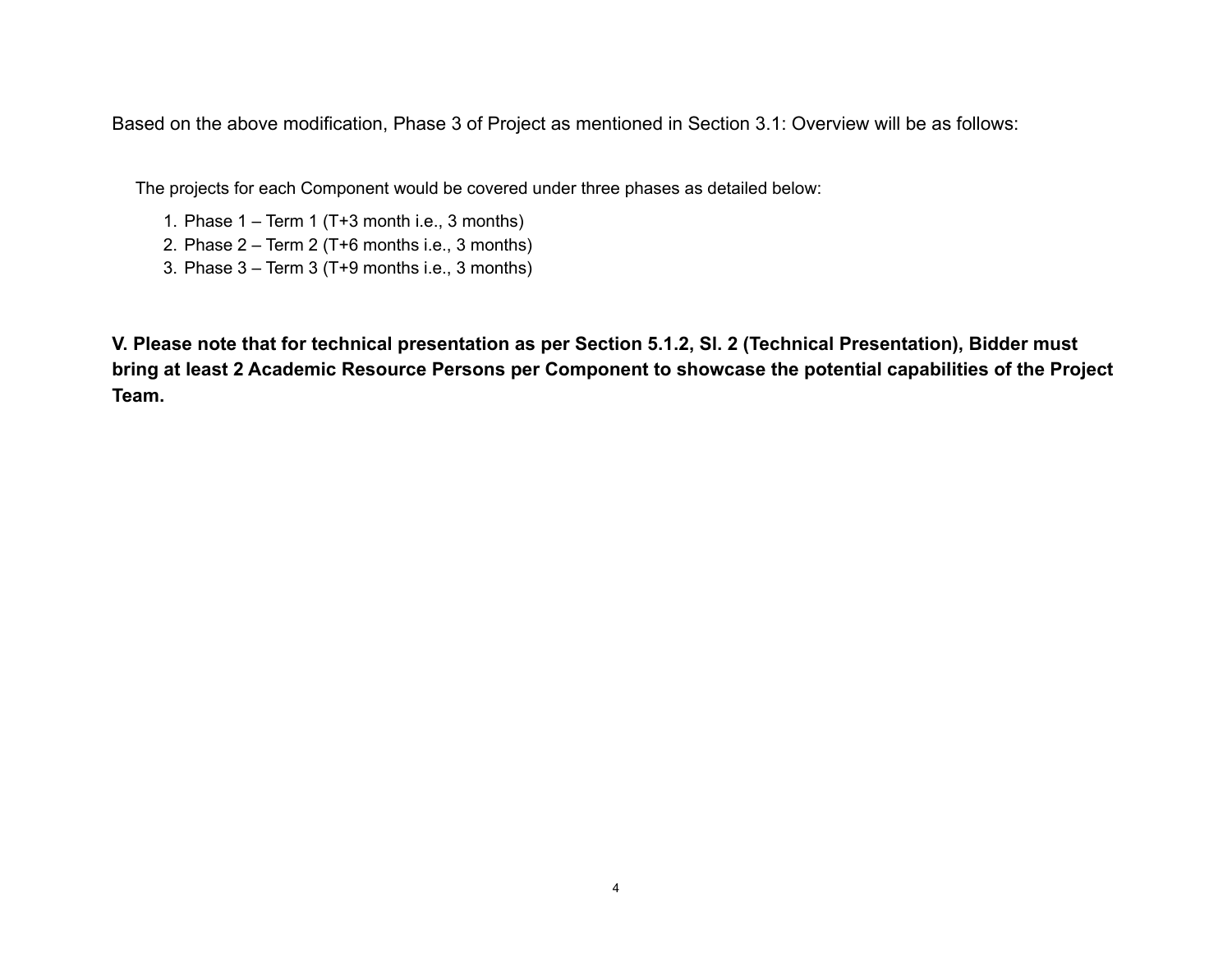### **Form 5B: General Information**

| SI. | <b>Particulars</b>                                                                                                                                 | <b>Documents to be Provided</b>                                 |
|-----|----------------------------------------------------------------------------------------------------------------------------------------------------|-----------------------------------------------------------------|
| 1.  | Details of the Firm                                                                                                                                |                                                                 |
|     | Name                                                                                                                                               |                                                                 |
|     | Address (Please provide local<br>office registration details (if any))                                                                             |                                                                 |
|     | Telephone                                                                                                                                          |                                                                 |
|     | Email                                                                                                                                              |                                                                 |
|     | Website                                                                                                                                            |                                                                 |
|     | Lead Organisation of<br>Consortium? (Yes/ No)                                                                                                      |                                                                 |
| 2.  | Details of Authorized person<br>(Please attach the power of<br>attorney or board resolution<br>authorising the person to sign on<br>the documents) |                                                                 |
|     | Name                                                                                                                                               |                                                                 |
|     | <b>Address</b>                                                                                                                                     |                                                                 |
|     | Telephone / Email                                                                                                                                  |                                                                 |
| 3.  | <b>Registration Details</b>                                                                                                                        |                                                                 |
|     | Date of Incorporation of Firm                                                                                                                      | Copy of Incorporation Certificate of the firm to be<br>provided |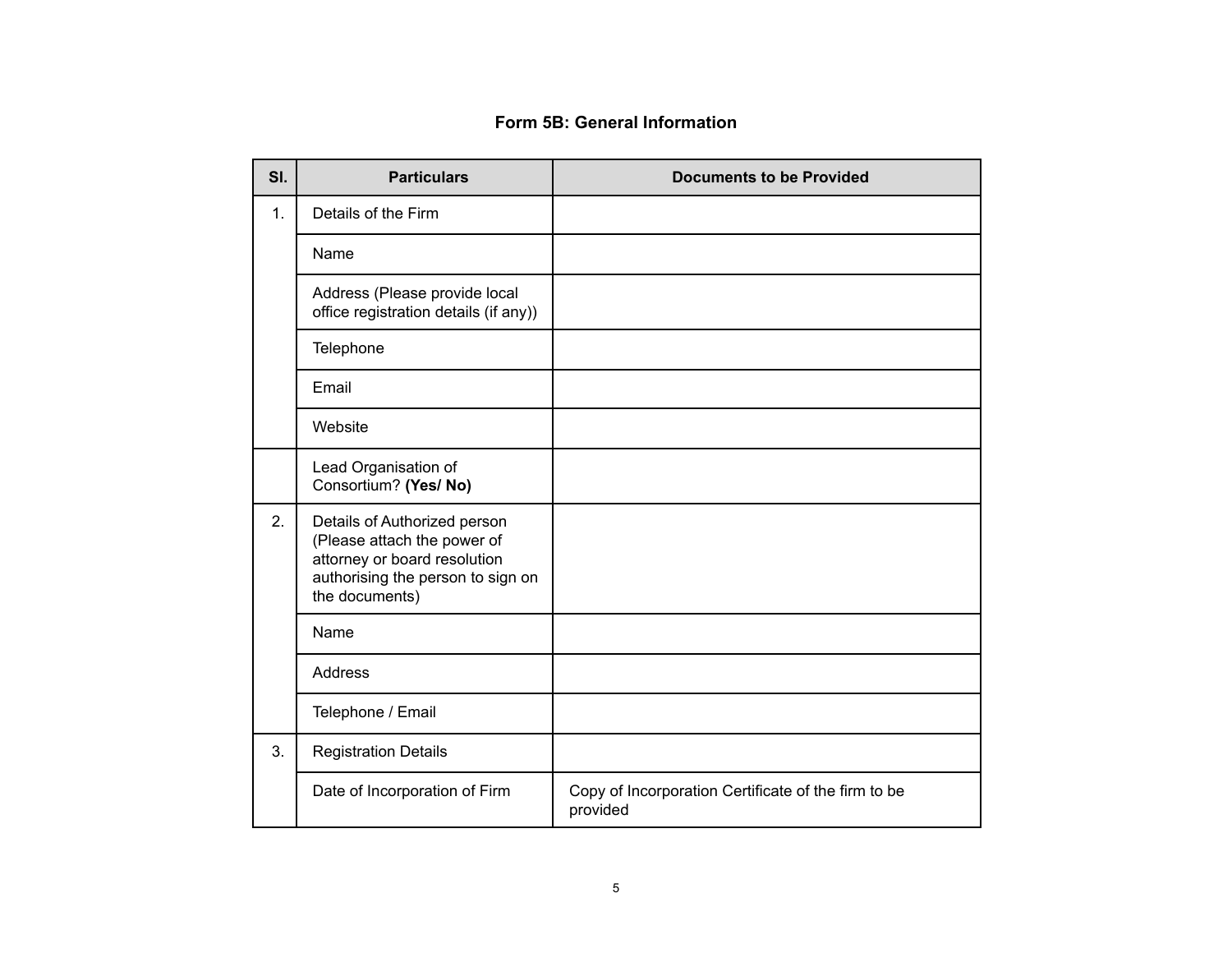|                | TAN and GST number                                                                                                                                                                                                                                                                                                                                            | Copy of TAN & GST                                                                                                                                               |
|----------------|---------------------------------------------------------------------------------------------------------------------------------------------------------------------------------------------------------------------------------------------------------------------------------------------------------------------------------------------------------------|-----------------------------------------------------------------------------------------------------------------------------------------------------------------|
| 4 <sup>1</sup> | Company Profile and Strength                                                                                                                                                                                                                                                                                                                                  | Company background and history<br>No. of full-time employees (documents showing the<br>number of employees on the payroll as of 31 <sup>*</sup> August<br>2021) |
| 5              | Bidder should have prior working<br>experience with government<br>educational state apex bodies<br>formalized by Memorandum of<br>Understanding/Agreement with<br>such government departments in<br>the past 5 years.<br>Bidder to provide details of the<br>state, body engaged with, year of<br>commencement and end, and<br>attach copy of MoU/ Agreement. |                                                                                                                                                                 |
| 6              | Annual Turnover of last four years<br>((Bidders should provide audited<br>sheets<br>balance<br>and<br>P&L<br>statements for any three of the<br>past four financial years (FY<br>17-18, FY 18-19, FY 19-20,<br>FY20-21). For FY 20-21, if audited<br>statements<br>are not available,<br>provisional<br>statements may be<br>provided.))                      |                                                                                                                                                                 |
| $\overline{7}$ | The Bidder should not have been<br>blacklisted by Central/ State<br>Government/ Departments/ PSUs<br>in India as on bid submission date.<br>[Provide self declaration]                                                                                                                                                                                        |                                                                                                                                                                 |